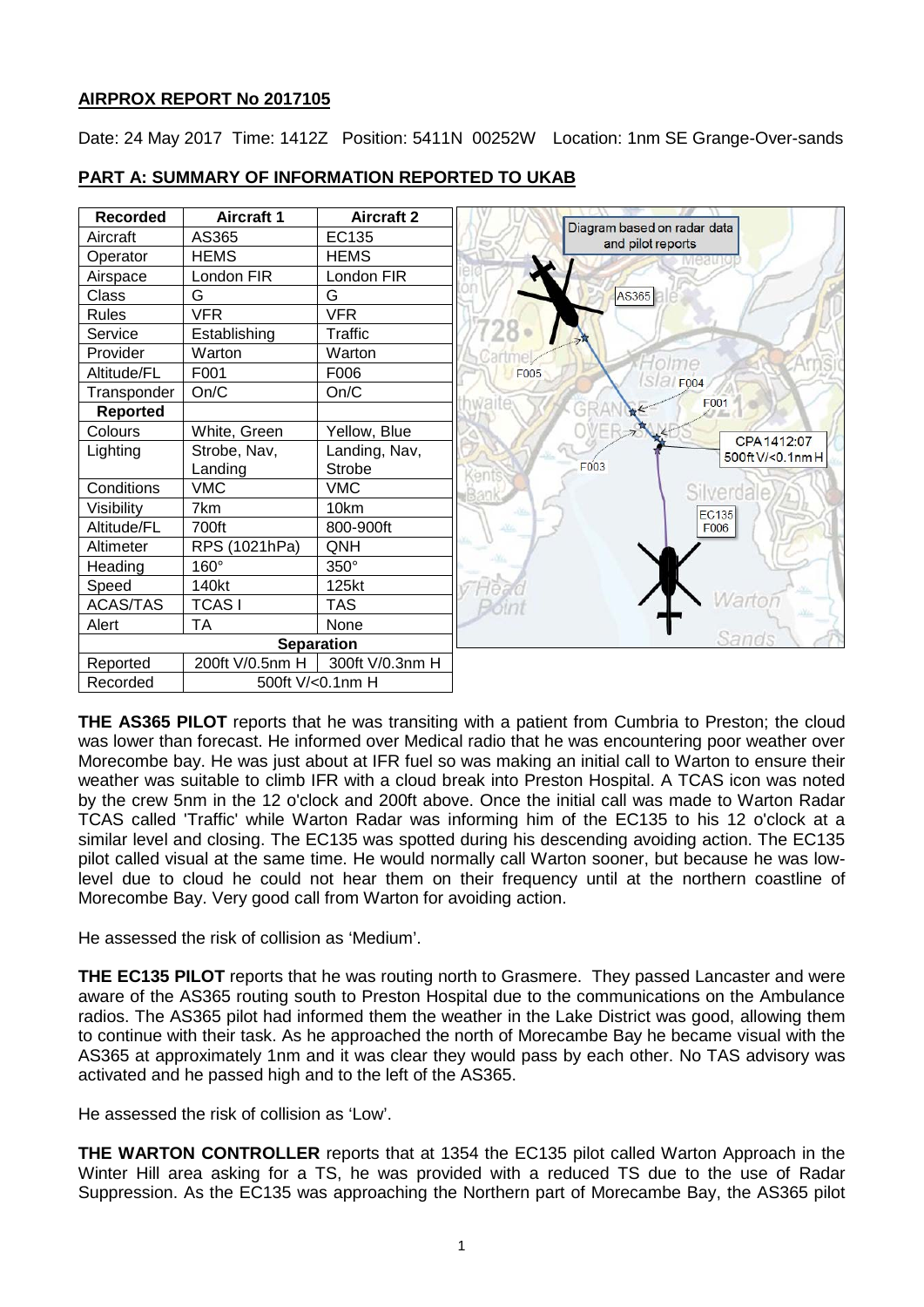called requesting a TS. Unfortunately, the AS365's RT was weak, barely readable due to his low altitude (800ft Mode C) and his range from Warton. He asked the AS365 pilot to 'say again' and then began to realise that he was probably the 0020 squawk that was an SSR contact only climbing out of low-level into confliction with the EC135. Without time to formally identify the AS365, and before he was placed under any Air Traffic Service, he chose to use the 'traffic believed to be you' format to warn him that he had traffic 12 o'clock, one and a half miles, opposite direction, similar level' at which point the AS365 pilot reported descending, visual with the EC135 and a TCAS contact. He then passed traffic information to the EC135 pilot that he had conflicting traffic 12 o'clock, one mile, opposite direction, similar level and descending that was visual with him. The EC135 pilot reported 'visual with the AS365, flying over the top of him'.

He perceived the severity of the incident as 'Low'.

#### **Factual Background**

The weather at Warton was recorded as follows:

METAR EGNH 241350Z 31008KT 9999 FEW015 18/14 Q1026

#### **Analysis and Investigation**

#### **CAA ATSI**

The AS365 was operating out of Keswick on a VFR flight to Preston. At the time of the Airprox an ATC service had not yet been established because the AS365 had only just called Warton Radar. The EC135 was on a reduced Traffic Service being provided by Warton Radar.

At 1354:02 the EC135 called Warton Radar and requested a Traffic Service. A Traffic Service was agreed although this was limited by Warton due to radar suppression. At 1402:33 the EC135 advised Warton that they had been re-tasked and would be routing to Ambleside. At this time, the EC135 was coming up east abeam of a known Para-dropping site at Cockerham.

At 1411:04 the AS365 called Warton Radar and requested a Basic Service (Figure1). The AS365 was at the Morecombe Bay estuary which is approximately 26nm north of Warton. The AS365 was approximately 600ft and therefore the radio reception was poor. Warton were, however, able to observe the SSR code associated with the AS365 although formal radar identification was not made at the time. Whilst this was taking place, the controller recognised that the EC135 was a potential confliction being opposite direction and, before an ATC service could be agreed, the controller issued Traffic Information to the AS365 about the EC135, 12 o'clock, approximately 1.5nm away. Reciprocal Traffic Information on the AS365 was passed to the EC135.

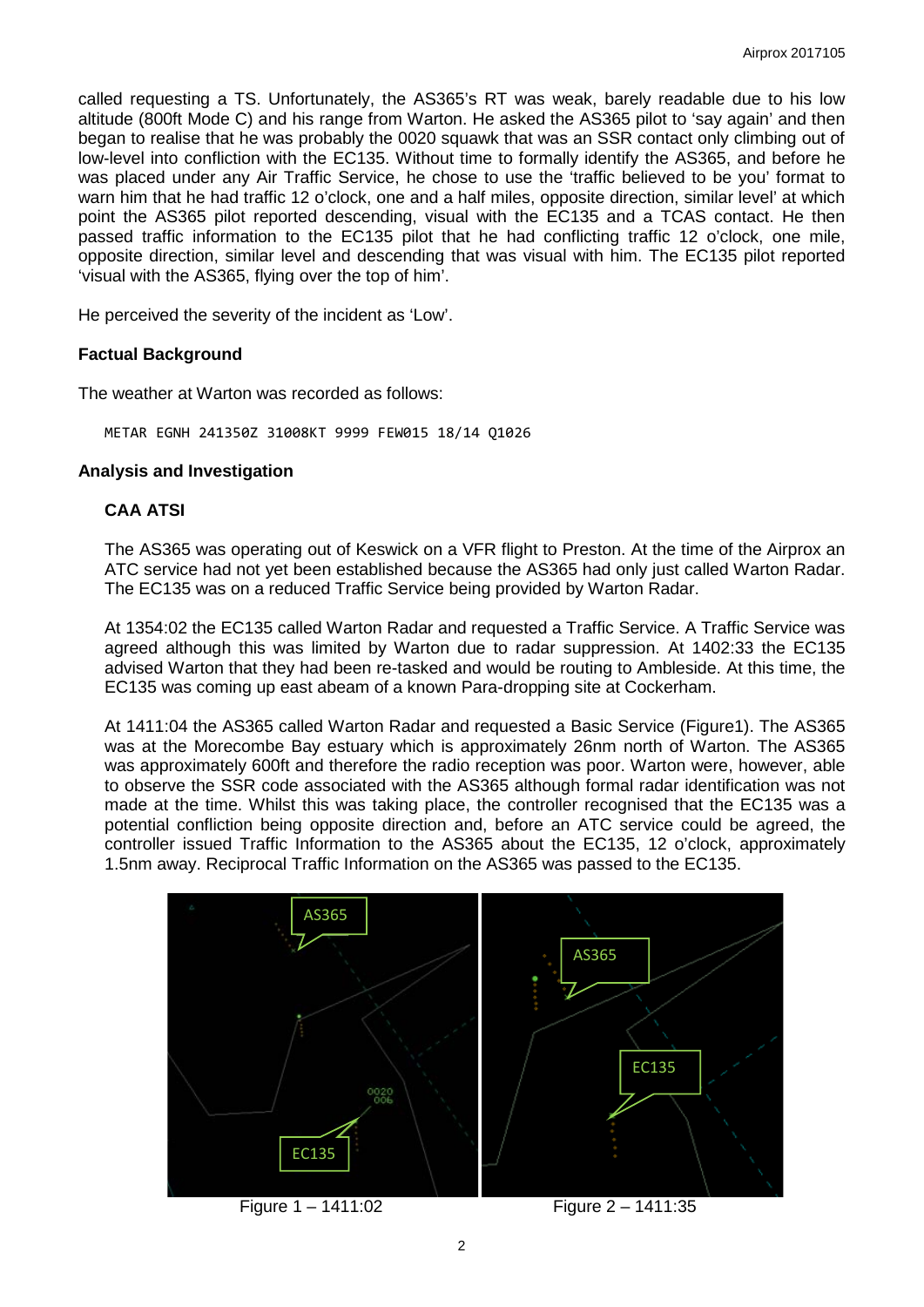Heights indicated are in Flight Level. The northbound EC135 equated to 950ft (QNH) and the southerly AS365 equated to 850ft. Traffic information began to be passed by Warton during the RTF exchange at approximately 1411:35 (Figure 2)

CPA occurred between 1412:02 and 1412:06. Figure 3 depicts the closest measurable distance (0.1nm) although the aircraft had passed each other by this time.

Due to the range from Warton that the AS365 called, and the relatively low-level, both the RTF and radar coverage was not optimum and so the controller had little time to react. Under a Basic Service a controller is not required to monitor a flight and would only pass Traffic Information if they believed a definite risk of collision exists. In the circumstances of this Airprox the controller issued the appropriate Traffic Information in as much time as was available, which appeared to have assisted the pilots acquiring visual contact on each other. Both pilots also reported receiving TCAS advice around the time that the Traffic Information was provided. Under both a Basic Service and a Traffic Service pilots remain responsible for their own collision avoidance.



Figure 3 – 1412:06

### **UKAB Secretariat**

The AS365 and EC135 pilots shared an equal responsibility for collision avoidance and not to operate in such proximity to other aircraft as to create a collision hazard<sup>[1](#page-2-0)</sup>. If the incident geometry is considered as converging then the AS365 pilot was required to give way to the EC135<sup>[2](#page-2-1)</sup>.

### **Summary**

An Airprox was reported when an AS365 and an EC135 flew into proximity at 1412 on Wednesday 24<sup>th</sup> May 2017. Both pilots were operating under VFR in VMC, the AS365 pilot establishing a Traffic Service from Warton and the EC135 pilot in receipt of a Traffic Service from Warton.

### **PART B: SUMMARY OF THE BOARD'S DISCUSSIONS**

Information available consisted of reports from the pilots of both aircraft, transcripts of the relevant RT frequencies, radar photographs/video recordings, reports from the air traffic controllers involved and reports from the appropriate ATC and operating authorities.

The Board began first by discussing the actions of the Warton radar controller. He had not been able to identify the AS365 on receipt of the pilot's initial call due to the aircraft's low altitude. Regardless of this, the controller passed generic TI to both the AS365 pilot and the EC135 pilot which ensured both pilots were aware of the position, heading and height of the conflicting aircraft. The Board praised the controller's actions which had resulted in significantly increased SA for both pilots.

The Board then turned to the actions of the AS365 pilot. The helicopter Board members noted that HEMS pilots usually have a very comprehensive met briefing each day and opined that the AS365 pilot should have been aware of the low cloud and been able to plan this pre-planned transfer task accordingly; they wondered if he had been somewhat caught out by the weather and was therefore unexpectedly at IFR fuel minimums thereby constraining his options. They went on to note that the AS365 and EC135 pilots were both listening out on the HEMS Medical radio frequency, which

<span id="page-2-1"></span><span id="page-2-0"></span>

<sup>&</sup>lt;sup>1</sup> SERA.3205 Proximity.<br><sup>2</sup> SERA.3210 Right-of-way (c)(2) Converging.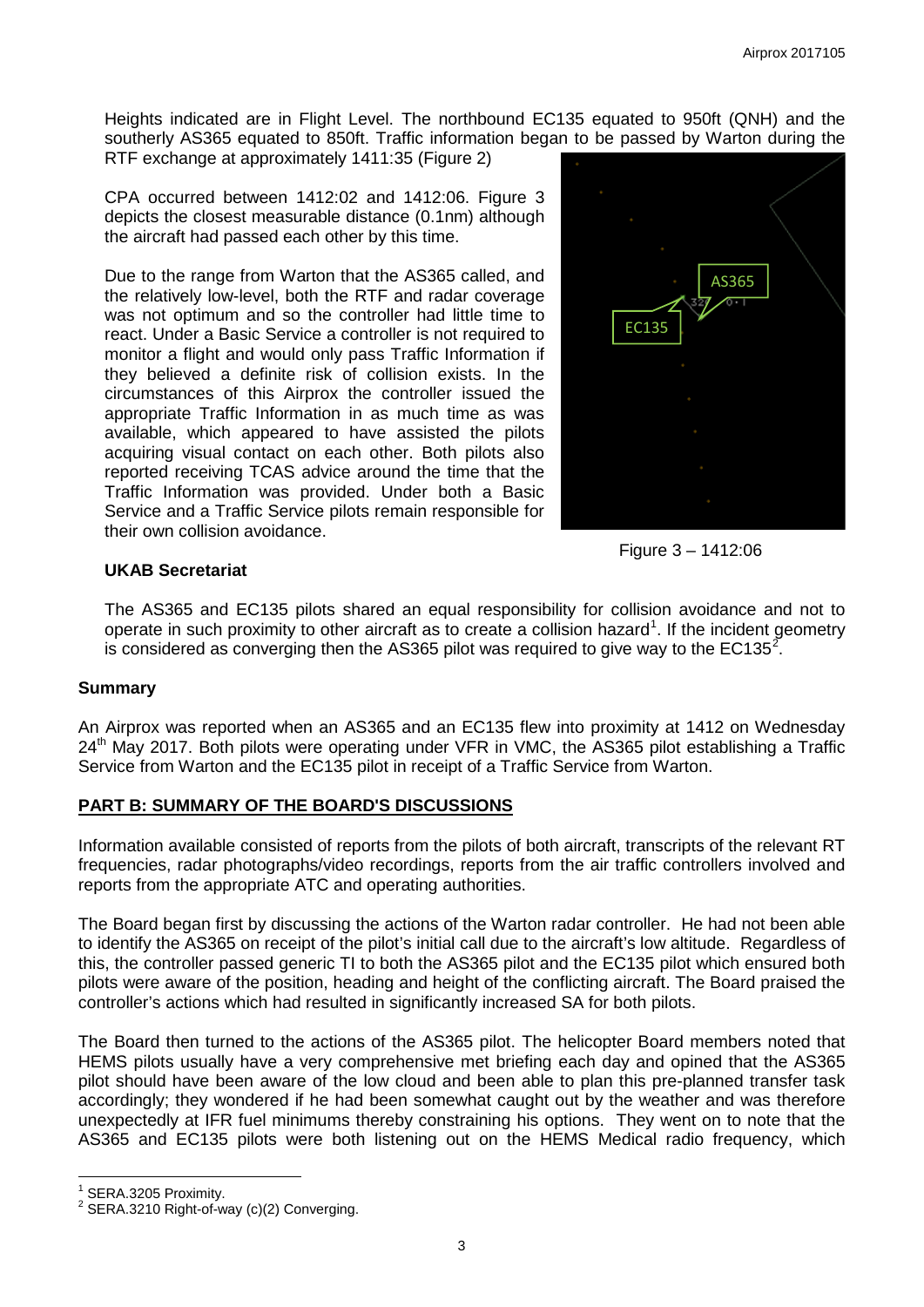afforded them the opportunity to gain updated information on the other aircrafts' routing and task through the Medical radio operator. One member opined that, because of this, the pilots seemed to have missed the opportunity to use the HEMS frequency to actively deconflict with each other. The Board members agreed that, even with the low cloud base and his not yet being in receipt of a radar Service with Warton, the AS365 pilot could have acted sooner on receiving the EC135's TCAS indications at 5nm, especially since the AS365 pilot was required to give way to the converging EC135 on his right. That being said, members were mindful that the TCAS information may not have provided sufficient information to make that interpretation, and that he had nevertheless increased the separation by descending once he received TI from Warton.

The Board then looked at the actions of the EC135 pilot. They noted that the EC135's TAS did not alert, and one member recalled that a recent Airprox with a HEMS EC135 in a similar area (Airprox 2017057) had also resulted in a late alert from the EC135's equipment. They were concerned that this might be an equipment fault if it was the same aircraft. [Post-meeting UKAB note: this has been investigated and it was indeed the same aircraft; the operator is advised to check the serviceability of this aircraft's TAS]. In discussing this possibility, it was mentioned by a helicopter member that the Ground Proximity warning might override the TAS warning in the circumstances of the incident, although the display should still indicate any proximate traffic. The Board agreed that regardless of the lack of traffic alert from the EC135's TAS, the EC135 pilot also had enough information to have acted sooner given that he knew that the AS365 was also transiting towards Morecombe Bay.

The Board then considered the cause and risk of the incident. Members agreed that although the AS365 pilot did pro-actively descend to avoid the EC135, both pilots had sufficient information to have acted earlier to increase their separation from each other. As a result, the Board agreed that both pilots had continued into conflict despite good TI and SA about each other. Notwithstanding, although safety had been degraded, the Board agreed that the pilots had seen each other in sufficient time to ensure that there had been no risk of collision; accordingly, the Board assessed the risk as Category C.

### **PART C: ASSESSMENT OF CAUSE AND RISK**

Cause: Both pilots continued into conflict.

Degree of Risk: C.

Safety Barrier Assessment<sup>[3](#page-3-0)</sup>

In assessing the effectiveness of the safety barriers associated with this incident, the Board concluded that the key factors had been that:

#### **ANSP**

**Situational Awareness & Action** was assessed as **fully effective** because the Warton controller identified the confliction prior to identifying the AS365 and passed generic TI to the AS365 pilot; this increased the pilots SA and enabled him to descend quickly and increase the separation.

#### **Flight Crew**

**Tactical Planning** was assessed as **partially effective** because given that a patient transfer was a pre-notified task, this meant the AS365 pilot had enough time to check the weather fully prior to departure and adjust his tactical plan accordingly.

<span id="page-3-0"></span> $3$  The UK Airprox Board scheme for assessing the Availability, Functionality and Effectiveness of safety barriers can be found on the [UKAB Website.](http://www.airproxboard.org.uk/Learn-more/Airprox-Barrier-Assessment/)